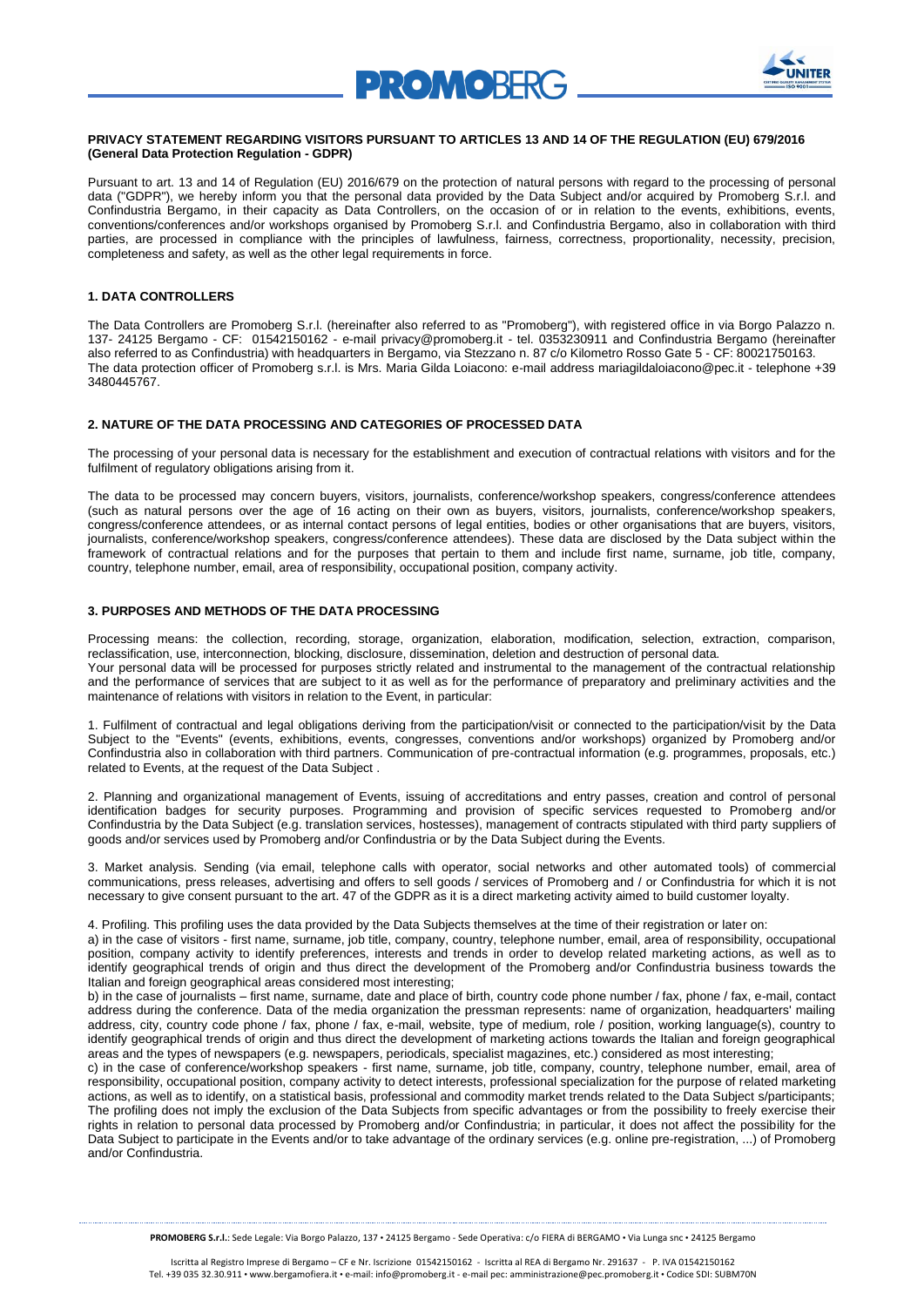

The Data Controllers have prepared a model for the protection of personal data, identifying roles and responsibilities within their own organization and identifying, in particular, the managers of corporate organization units, limited to the processing of their own competence, as responsible for the procedures and processing measures provided for by the model.

**PROMORFR** 

The processing will be carried out on paper and/or electronically, also by authorised subjects operating under the direct authority of and according to the instructions given by the Data Controllers or Processors, strictly relating to the indicated purpose and, in any case, in such a way as to guarantee the security and confidentiality of the data processed.

## **Legal basis of the processing and mandatory or optional consent of the Data Subject**

The legal basis for the processing for the purposes under point 1 is that Promoberg and / or Confindustria need to fulfill the obligations deriving from the contract with the Data Subject (and to carry out all actions functional to the proper and complete execution of the commitments undertaken) and / or the legal obligations related to it; therefore, this processing does not require the Data Subject 's prior consent. The Data Subject is also free not to give their data to Promoberg and / or Confindustria, however, in this case, they will not be able to provide the service requested by the Data Subject or related to it (eg. Let the Data Subject participate in the Event and provide him/her with the services requested) and/or they will not be able to fulfil the legal requirements connected to the relationship.

The legal basis for the processing for the purposes of point 2 is Promoberg and / or Confindustria's legitimate interest to properly organize events, plan and manage all organizational activities reasonably useful to allow the Data Subject to participate in an efficient and effective manner in events and to manage relations with third-party suppliers of goods and services functional and / or related to events.

For these purposes, therefore, Promoberg and / or Confindustria do not need to receive prior consent from the Data Subject . The Data Subject is free not to disclose his or her data, but in this case the Data Subject will not be allowed to participate in the Event.

The processing of data for the purposes of point 3. occurs only with the Data Subject's specific written consent, which may be freely denied without prejudice to the right to participate in events and / or to obtain the services that the Data Subject requires from Promoberg and / or Confindustria. Failure to give consent or denial of consent will prevent the data from being processed for such purposes by Promoberg and/or Confindustria.

Promoberg and/or Confindustria make clear that video and photo shooting may take place during the Event and that they can be disseminated through Promoberg and / or Confindustria's websites, social networks and other channels (eg brochures, flyers, etc.) and that it is considered reasonably possible that anyone participating in the Event can expect to be, even if only incidentally, the subject of video and photo shooting. Therefore, since these are public events, the explicit consent of the Data Subject is not required for the processing of the relevant data.

The Data Subject will have the opportunity to immediately oppose the processing of his or her image at the place of the event, or later on, by contacting Promoberg and / or Confindustria Event Office by writing to info@industrialvalvesummit.com. In addition, the Data Subject may request at any time after the Event the obscuration of his face portrayed in the images processed by Promoberg and / or Confindustria or by authorized third parties and without prejudice to any dissemination that Promoberg and / or Confindustria cannot control.

## **4. DATA COMMUNICATION AND DISCLOSURE**

Within the limits provided for by current legislation and for the purposes indicated above, your personal data may be disclosed to the following subjects:

- For the purposes of points 1. and 2., suppliers of the Data Controllers for the performance of services covered by the contractual relationship;

- For the purposes of points 1 and 2., third party providers of administrative, financial, accounting, IT services, etc., as well as professionals and/or consultants, used by Promoberg for purposes strictly related to data collection and subsequent processing (including, in particular, as Data Processors, Net Banana s.r.l. for the provision of the newsletter service and the company InetFlow s.r.l. for the access management of the event). These third parties will process the data as External Processors in accordance with Promoberg and / or Confindustria written directives and under their supervision.

- Public Authorities, Supervisory and Control Bodies, Public Security and Judicial Police Bodies, in the manner and in the cases provided for by law.

The subjects belonging to the above categories will process your personal data as independent Data Controllers or Processors specifically designated by the Data Controllers, with the guarantees provided for in Article 28 of the GDPR.

Within the framework of their internal organisation, the Data Controllers will make your personal data accessible only to authorised and trained personnel, within the scope of their duties.

Under no circumstances will personal data be disclosed, disseminated, or in any case transferred to third parties for illicit purposes and, in any case, without giving suitable information to the Data Subjects or receiving their consent, where required by law. This is without prejudice to the possible communication of data at the request of the judicial or public security authorities, in the manner and in the cases provided for by law. Personal data will not be transferred abroad, to countries or international organizations outside the European Union that do not provide an adequate level of protection, pursuant to Article 45 GDPR, on the basis of a decision of adequacy by the EU Commission. In the event that for the provision of the services of the Site, it is necessary to transfer personal data to countries or international organizations outside the EU, for which the Commission has not taken any decision of adequacy pursuant to Article 45 GDPR, this will only take place in the presence of adequate guarantees provided by the recipient country or organization, pursuant to Article 46 GDPR and provided that the Data Subjects have enforceable rights and effective means of redress. In the absence of an adequacy decision by the Commission pursuant to Article 45 GDPR or of adequate safeguards pursuant to Article 46 GDPR, including binding corporate rules, a cross-border transfer will only take place if one of the conditions set out in Article 49 GDPR is met.

# **5. DURATION OF PERSONAL DATA STORAGE**

The personal data processed for purposes related to the development of relations between the Data Controllers with their visitors will be kept for the time necessary for the establishment, execution and maintenance of contractual relations between the parties.